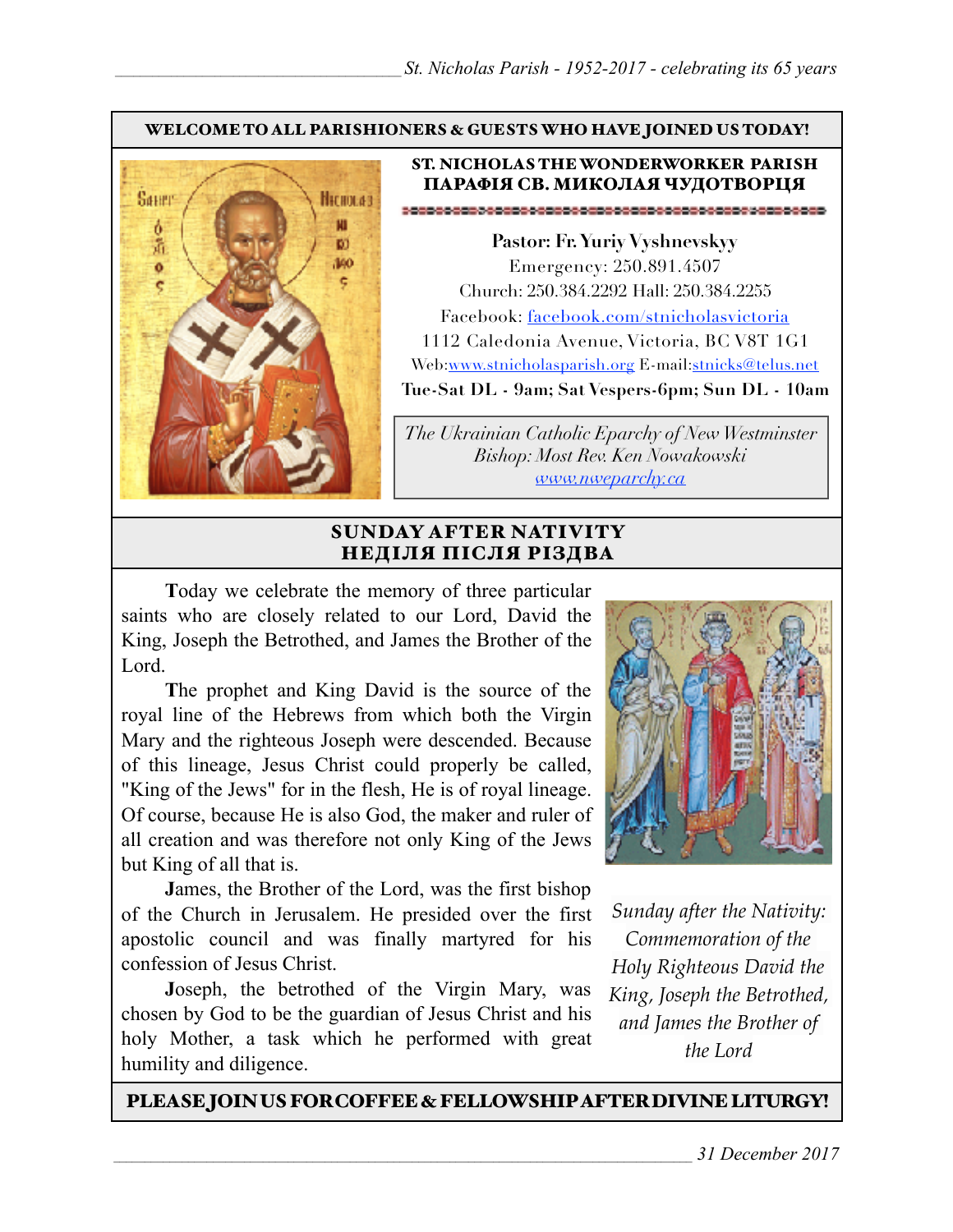|                                                                                                                                                                                                                                                                                                                                                                                                       |                                                                                                                                                                                                                                                                                                           | <b>SUNDAY HYMNS</b>                    |                                                                         |                                                              |                    |
|-------------------------------------------------------------------------------------------------------------------------------------------------------------------------------------------------------------------------------------------------------------------------------------------------------------------------------------------------------------------------------------------------------|-----------------------------------------------------------------------------------------------------------------------------------------------------------------------------------------------------------------------------------------------------------------------------------------------------------|----------------------------------------|-------------------------------------------------------------------------|--------------------------------------------------------------|--------------------|
| <b>OPENING HYMN</b>                                                                                                                                                                                                                                                                                                                                                                                   |                                                                                                                                                                                                                                                                                                           | Бог Предвічний / God Eternal pg. 28-29 |                                                                         |                                                              |                    |
| <b>COMMUNION HYMN</b>                                                                                                                                                                                                                                                                                                                                                                                 |                                                                                                                                                                                                                                                                                                           |                                        | Бог Ся Рождає / God Is Begotten pg. 34-36                               |                                                              |                    |
| <b>CLOSING HYMN</b>                                                                                                                                                                                                                                                                                                                                                                                   |                                                                                                                                                                                                                                                                                                           |                                        | В Вифлеємі Новина / Joy In Bethlehem pg. 38-40                          |                                                              |                    |
| Please join us today in singing our Sunday hymns!                                                                                                                                                                                                                                                                                                                                                     |                                                                                                                                                                                                                                                                                                           |                                        |                                                                         |                                                              |                    |
| <b>SUNDAY &amp; DAILY SCHEDULE</b>                                                                                                                                                                                                                                                                                                                                                                    |                                                                                                                                                                                                                                                                                                           |                                        |                                                                         |                                                              |                    |
| SUNDAY, December 31                                                                                                                                                                                                                                                                                                                                                                                   |                                                                                                                                                                                                                                                                                                           |                                        | Divine Liturgy - for the Parishioners of St Nicholas Parish<br>10:00 AM |                                                              |                    |
| MONDAY, January 1                                                                                                                                                                                                                                                                                                                                                                                     |                                                                                                                                                                                                                                                                                                           |                                        | Divine Liturgy of St. John Chrysostom                                   |                                                              | 10:00 AM           |
| TUESDAY, January 2                                                                                                                                                                                                                                                                                                                                                                                    |                                                                                                                                                                                                                                                                                                           |                                        | Divine Liturgy of St. John Chrysostom                                   |                                                              | 9:00 AM            |
| <b>WEDNESDAY</b> , January 3                                                                                                                                                                                                                                                                                                                                                                          |                                                                                                                                                                                                                                                                                                           |                                        | Divine Liturgy of St. John Chrysostom                                   |                                                              | 9:00 AM            |
| THURSDAY, January 4                                                                                                                                                                                                                                                                                                                                                                                   |                                                                                                                                                                                                                                                                                                           | Divine Liturgy of St. John Chrysostom  |                                                                         |                                                              | 9:00 AM            |
| FRIDAY, January 5                                                                                                                                                                                                                                                                                                                                                                                     |                                                                                                                                                                                                                                                                                                           | Royal Hours / Great Compline           |                                                                         | 9AM/8PM                                                      |                    |
| SATURDAY, January 6                                                                                                                                                                                                                                                                                                                                                                                   |                                                                                                                                                                                                                                                                                                           |                                        | Divine Liturgy of St. John Chrysostom<br>Vespers                        |                                                              | 9:00 AM<br>6:00 PM |
| SUNDAY, January 7                                                                                                                                                                                                                                                                                                                                                                                     |                                                                                                                                                                                                                                                                                                           |                                        |                                                                         | Divine Liturgy / Great Blessing of Water / Blessing with Oil |                    |
| Please Note: to request a Divine Liturgy for a special intention, please see Fr. Yuriy to arrange for it!                                                                                                                                                                                                                                                                                             |                                                                                                                                                                                                                                                                                                           |                                        |                                                                         |                                                              |                    |
| <b>SUNDAY EPISTLE READERS</b>                                                                                                                                                                                                                                                                                                                                                                         |                                                                                                                                                                                                                                                                                                           |                                        |                                                                         |                                                              |                    |
| <b>DATE</b>                                                                                                                                                                                                                                                                                                                                                                                           | <b>READING</b>                                                                                                                                                                                                                                                                                            | <b>UKRAINIAN</b>                       |                                                                         | <b>ENGLISH</b>                                               |                    |
| SUNDAY, December 31                                                                                                                                                                                                                                                                                                                                                                                   | Col. 3:12-16                                                                                                                                                                                                                                                                                              | Andrij Pelekhatyi                      |                                                                         | Peter Iwanuck                                                |                    |
| SUNDAY, January 7                                                                                                                                                                                                                                                                                                                                                                                     | Eph. 4:7-13                                                                                                                                                                                                                                                                                               | Motria Koropecky                       |                                                                         | Caroline Smudy                                               |                    |
| SUNDAY, January 14                                                                                                                                                                                                                                                                                                                                                                                    | 1 Tim. 4:9-15                                                                                                                                                                                                                                                                                             | Yuliya Pelekhata                       |                                                                         | Rita Vanderven                                               |                    |
| SUNDAY, January 21                                                                                                                                                                                                                                                                                                                                                                                    | 2 Tim. 3:10-15                                                                                                                                                                                                                                                                                            | Glikeria Iwanuck                       |                                                                         | Marian Chalifoux                                             |                    |
| Thank you, Epistle readers, for your service in proclaiming God's Word!                                                                                                                                                                                                                                                                                                                               |                                                                                                                                                                                                                                                                                                           |                                        |                                                                         |                                                              |                    |
| <b>PARISH COUNCIL EXECUTIVE</b>                                                                                                                                                                                                                                                                                                                                                                       |                                                                                                                                                                                                                                                                                                           |                                        | <b>PASTORAL MINISTRY &amp; HOLY MYSTERIES</b>                           |                                                              |                    |
| SECRETARYCindy Lazaruk - 778.677.9072<br>TREASURERWilliam Vanderven - 250.478.1458<br>FINANCIAL SECRETARYDavid Newberry - 250.598.8197<br>FUNDRAISING/HALL RENTALRobert Herchak - 250.386.7872<br>MAINTENANCEMurray Chapman - 250.658.4769<br>LITURGICAL COMMITTEEMotria Koropecky - 250.658.3051<br>MEMBER AT LARGELiliia Palyvoda - 250.857.1683<br>VIBRANT PARISHDarlene DeMerchant - 250.727.3837 | BAPTISMSby appointment<br>MARRIAGESsix months notice should<br>be given to the parish priest, and he should be<br>contacted before any other arrangements are made<br>FUNERALSby appointment<br><b>Bequests &amp; Wills:</b> Leaving a bequeath is a process of giving a donation through your will It is |                                        |                                                                         |                                                              |                    |

Bequests & Wills: Leaving a bequeath is a process of giving a donation through your will. It is simply a distribution from your estate to a charitable organization through your last will and testament. It can be as small or as large a donation as you wish. It is important that you talk to your lawyer about the process. In your kindness please remember St Nicholas the Wonderworker Ukrainian Catholic Church in your bequeath and will. If anyone wishes to make such a bequeath in their will, the following clause may be included or added to a will: "I give, devise, and bequeath to St Nicholas the Wonderworker Ukrainian Catholic Parish - 1112 Caledonia Avenue, Victoria BC, V8T 1G1, the sum of \$ \_\_\_\_ (or \_\_\_\_% of my estate), to be used for the benefit of the parish and it's pastoral activities."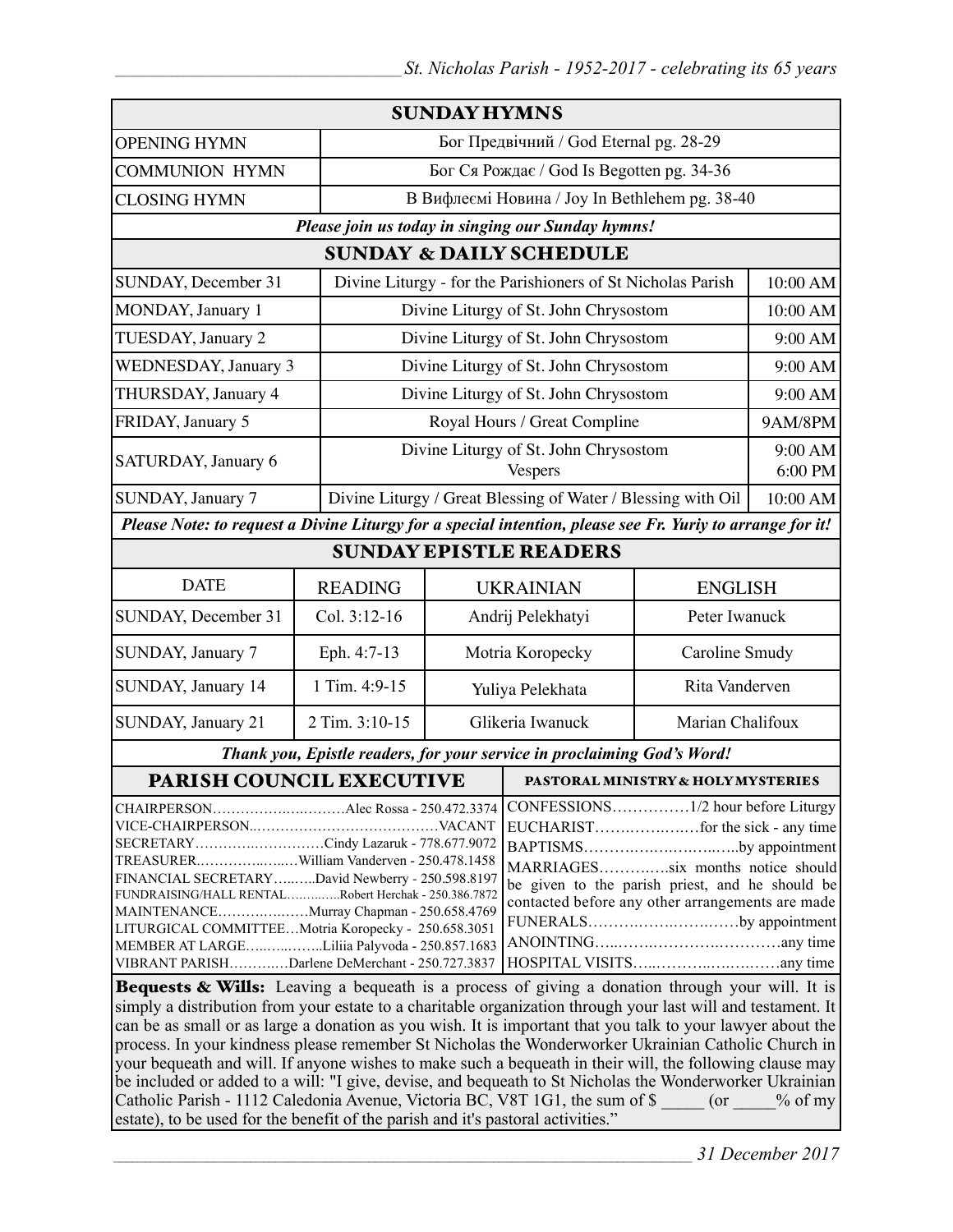## **Vibrant Parish Prayer**

**O** God, Creator of Heaven and Earth! Because of your indescribable love for us, you sent your Only-Begotten Son, Our Lord and Saviour, Jesus Christ - The Way, The Truth, and The Life and our Salvation. In His name, we turn to You. Strengthen our hearts and minds in Christian love and in unity of purpose as we strive to build a Vibrant Parish. Give us the grace to model our lives according to the Word of God. Instill in us the desire to pray and to celebrate the Holy Mysteries as one Christian Family in our Parish Community. Inspire us to follow Your great command to be a servant to the less fortunate among us! Grant this, O Lord, through the mercies and love for mankind of Your Only-Begotten Son with whom You are blessed, together with Your All-Holy, Good and Life-Giving Spirit, now and forever and ever. Amen!



# **The Vibrant Parish**

**A Place To Encounter The Living Christ** Through the word, the Holy Mysteries & Prayer, Serving One's Neighbor, Leadership Fostering & Serving Unity and Missionary Spirit (His Beatitude Sviatoslav)



## **Молитва Живої Парафії**

**Г**осподи Ісусе Христе, Пастирю Добрий, як колись Ти пригорнув заблуканих овечок, щоб вони пізнали Твій голос і були Твоїм стадом, так і сьогодні глянь ласкаво з небесних висот на нашу парафію та зішли на неї Твого Святого Духа, щоб вона була місцем пізнання радості Доброї Новини. Скріплюй нас Твоєю присутністю та єднай нас кожночасно в молитві. Даруй нам духа служіння ближньому, щоб у нашій парафії кожний міг зустріти Тебе, милостивого Бога. Благослови наш духовний провід Твоєю мудрістю і дай, щоб ніхто з нас не шкодував ні часу, ні талантів, ні матеріальних дібр для розбудови Твого царства. Єднай нас у мирі та злагоді, щоб ми були Твоєю спільнотою любові. Всели в нас місійного духа, щоб ми стали тим світилом євангельського слова, молитви і добрих діл, що кличе кожного до участі в Божественному житті, щоб славилося, Спасе, Твоє Ім'я з безначальним Твоїм Отцем та пресвятим, благим і животворящим Твоїм Духом нині, і повсякчас, і на віки віків. Амінь.

# DIVINE LITURGY PROPERS

*The Divine Liturgy - An Anthology for Worship: Liturgy - pg. 388-461; propers - pg. 765* 

## **First Antiphon**

*Verse:* I will confess You, Lord, with all my heart,\* I will declare all Your wondrous deeds. **Refrain:** Through the prayers of the Mother of God, O Saviour, save us.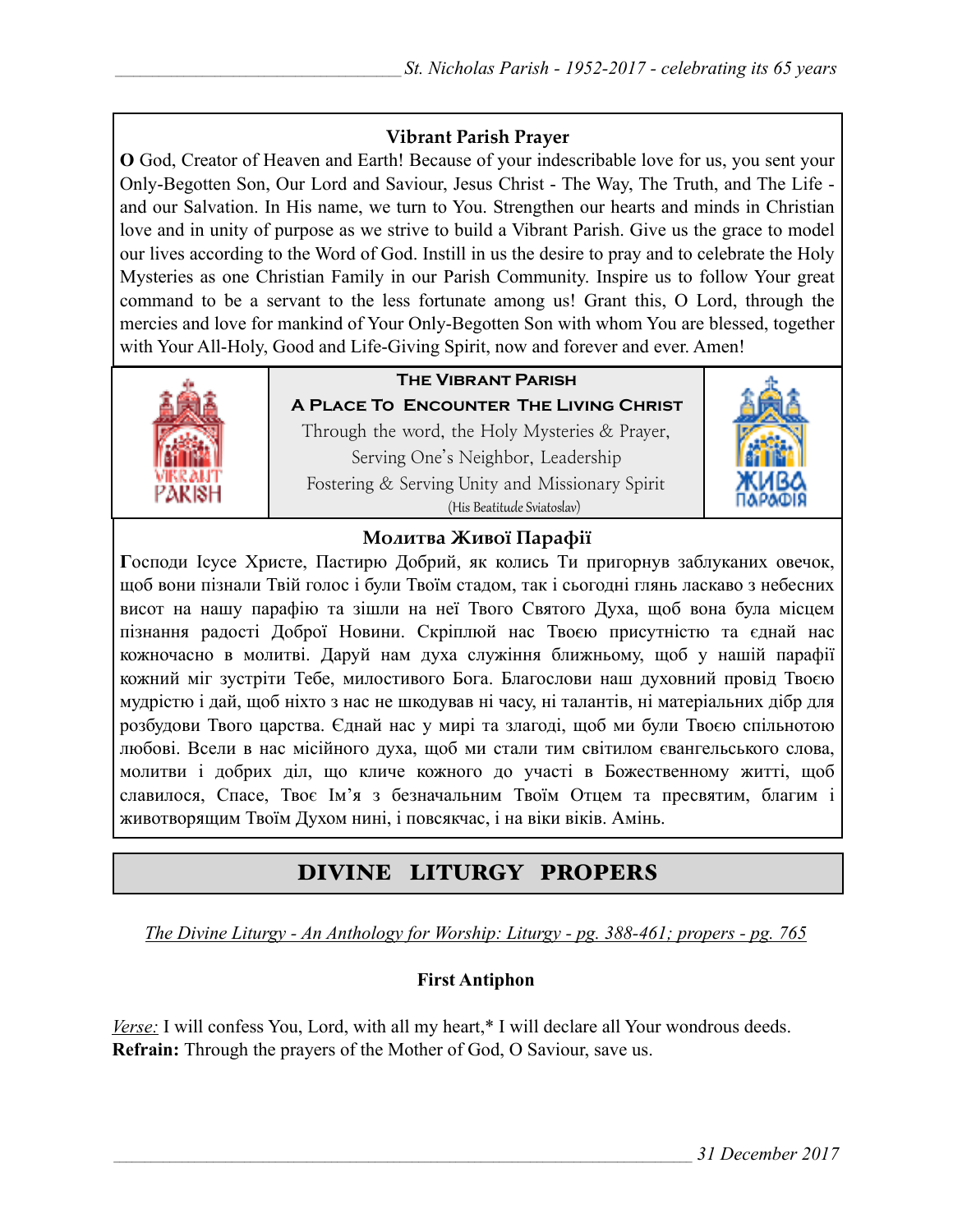*Verse:* In the council of the just and the congregation,\* great are the works of the Lord, conforming to His will in every way.

**Refrain:** Through the prayers of the Mother of God O Saviour, save us.

*Verse:* His work is filled with praise and majesty,<sup>\*</sup> and His righteousness endures forever. **Refrain:** Through the prayers of the Mother of God O Saviour, save us.

#### **Glory: Now: Only-Begotten Son:**

### **Third Antiphon**

*Verse:* Come, let us sing joyfully to the Lord, let us acclaim God, our Saviour. **Refrain:** Son of God, born of a Virgin, save us who sing to You: Alleluia.

*Verse:* Let us come before His face with praise, and acclaim Him in psalms. **Refrain:** Son of God, born of a Virgin, save us who sing to You: Alleluia.

*Verse:* For God is the great Lord, and the great king over all the earth. **Refrain:** Son of God, born of a Virgin, save us who sing to You: Alleluia.

*Entrance Verse:* Come, let us worship and fall down before Christ. **Refrain:** Son of God, born of a Virgin, save us who sing to You: Alleluia.

**Troparion, Tone 5:** Let us the faithful acclaim and worship the Word,\* co-eternal with the Father and the Spirit,\* and born of the Virgin for our salvation.\* For He willed to be lifted up on the cross in the flesh, to suffer death\* and to raise the dead by His glorious resurrection.

**Troparion, Tone 4:** Your Nativity, O Christ our God,\* made the light of knowledge dawn on the world:\* through it, those who worshipped the stars were taught by a star\* to worship You, the Sun of Righteousness,\* and to know that You, the Dawn from on the high.\* Glory to You, O Lord.

**Troparion, Tone 2:** O Joseph, announce to David, the ancestor of God, the news of the miracle:\* You saw a virgin giving birth.\* With the shepherds, you gave praise and with the Magi you worshipped;\* they too were warned by an angel.\* Pray to Christ our God to save our souls.

**Glory: Kontakion, Tone 3:** Today the divine David is filled with gladness;\* Joseph along with James offers praises<sup>\*</sup> for having received a crown through their kinship with Christ they rejoice<sup>\*</sup> and sing of the One who inexpressibly was born on earth,\* crying out, "O Gracious One, save those who worship You."

**Now: Kontakion, Tone 3:** The Virgin today gives birth to Him who is above all being;\* the earth offers the cave to Him whom no one can approach;\* Angel with shepherds give Him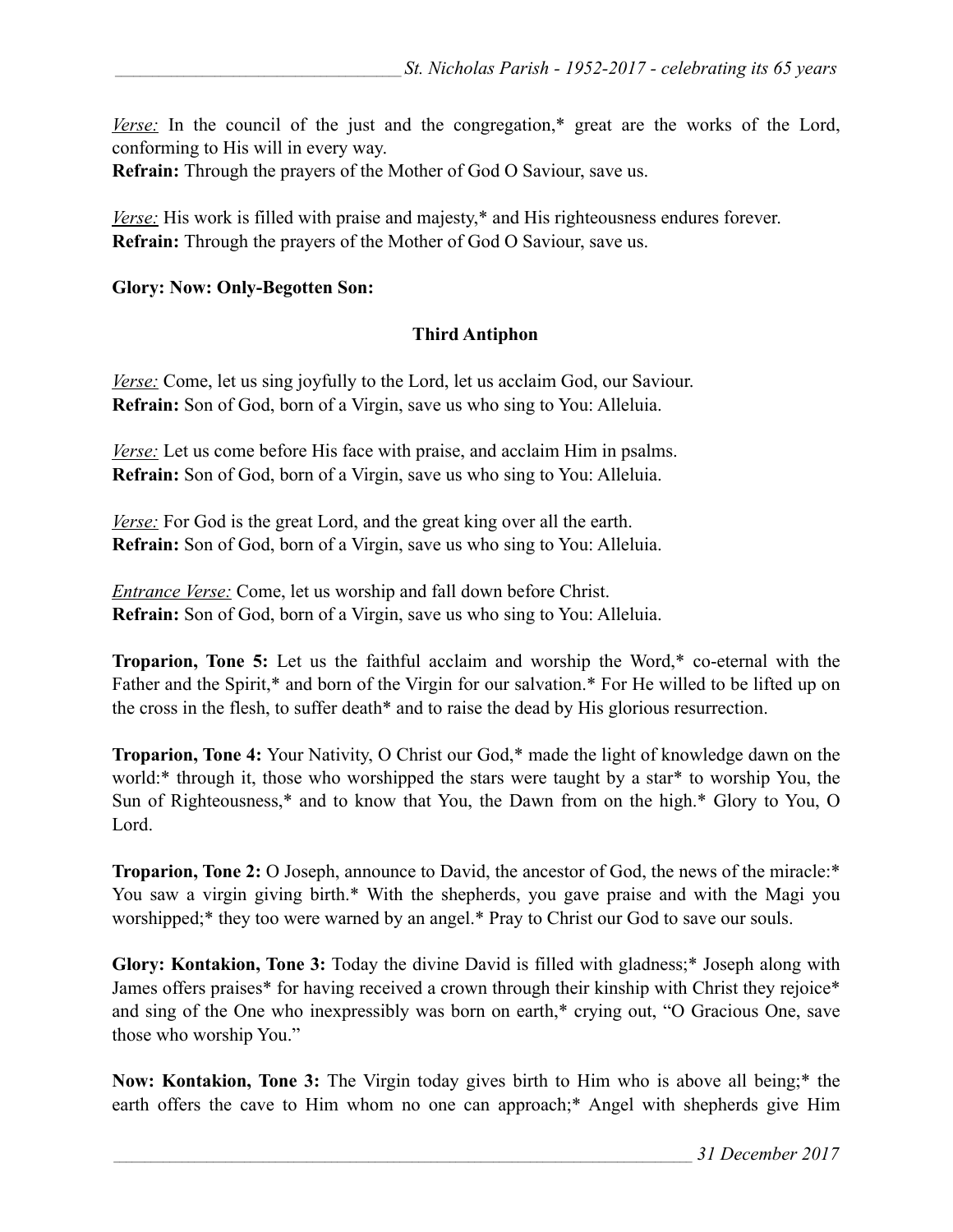glory,\* while Magi make their way with a star,\* for to us is born a little Child – the pre-eternal God.

**Prokeimenon, Tone 4**: God is wonderful in His saints,\* the God of Israel. *Verse:* In the churches bless God, the Lord from the fountains of Israel.

**Epistle - Gal. 1:11-19 - A Reading from the Letter of Saint Apostle Paul to Galatians:** Brothers and Sisters, I want you to know that the gospel that was proclaimed by me is not of human origin; for I did not receive it from a human source, nor was I taught it, but I received it through a revelation of Jesus Christ. You have heard, no doubt, of my earlier life in Judaism. I was violently persecuting the church of God and was trying to destroy it. I advanced in Judaism beyond many among my people of the same age, for I was far more zealous for the traditions of my ancestors. But when God, who had set me apart before I was born and called me through his grace, was pleased to reveal his Son to me, so that I might proclaim him among the Gentiles, I did not confer with any human being, nor did I go up to Jerusalem to those who were already apostles before me, but I went away at once into Arabia, and afterwards I returned to Damascus. Then after three years I did go up to Jerusalem to visit Cephas and stayed with him for fifteen days; but I did not see any other apostle except James the Lord's brother.

**Alleluia, Tone 4**: *Verse:* Lord, remember David and all his meekness. *Verse:* How he swore an oath to the Lord, and vowed to the God of Jacob.

**Gospel - Matthew 2:13-23 -** When the magi had departed, behold, the angel of the Lord appeared to Joseph in a dream and said, "Rise, take the child and his mother, flee to Egypt, and stay there until I tell you. Herod is going to search for the child to destroy him." Joseph rose and took the child and his mother by night and departed for Egypt. He stayed there until the death of Herod, that what the Lord had said through the prophet might be fulfilled, "Out of Egypt I called my son." When Herod realized that he had been deceived by the magi, he became furious. He ordered the massacre of all the boys in Bethlehem and its vicinity two years old and under, in accordance with the time he had ascertained from the magi. Then was fulfilled what had been said through Jeremiah the prophet: "A voice was heard in Ramah, sobbing and loud lamentation; Rachel weeping for her children, and she would not be consoled, since they were no more." When Herod had died, behold, the angel of the Lord appeared in a dream to Joseph in Egypt and said, "Rise, take the child and his mother and go to the land of Israel, for those who sought the child's life are dead." He rose, took the child and his mother, and went to the land of Israel. But when he heard that Archelaus was ruling over Judea in place of his father Herod, he was afraid to go back there. And because he had been warned in a dream, he departed for the region of Galilee. He went and dwelt in a town called Nazareth, so that what had been spoken through the prophets might be fulfilled, "He shall be called a Nazorean."

*Instead of* "It is truly..." *we sing:* O my soul, magnify Christ the King born in a manger.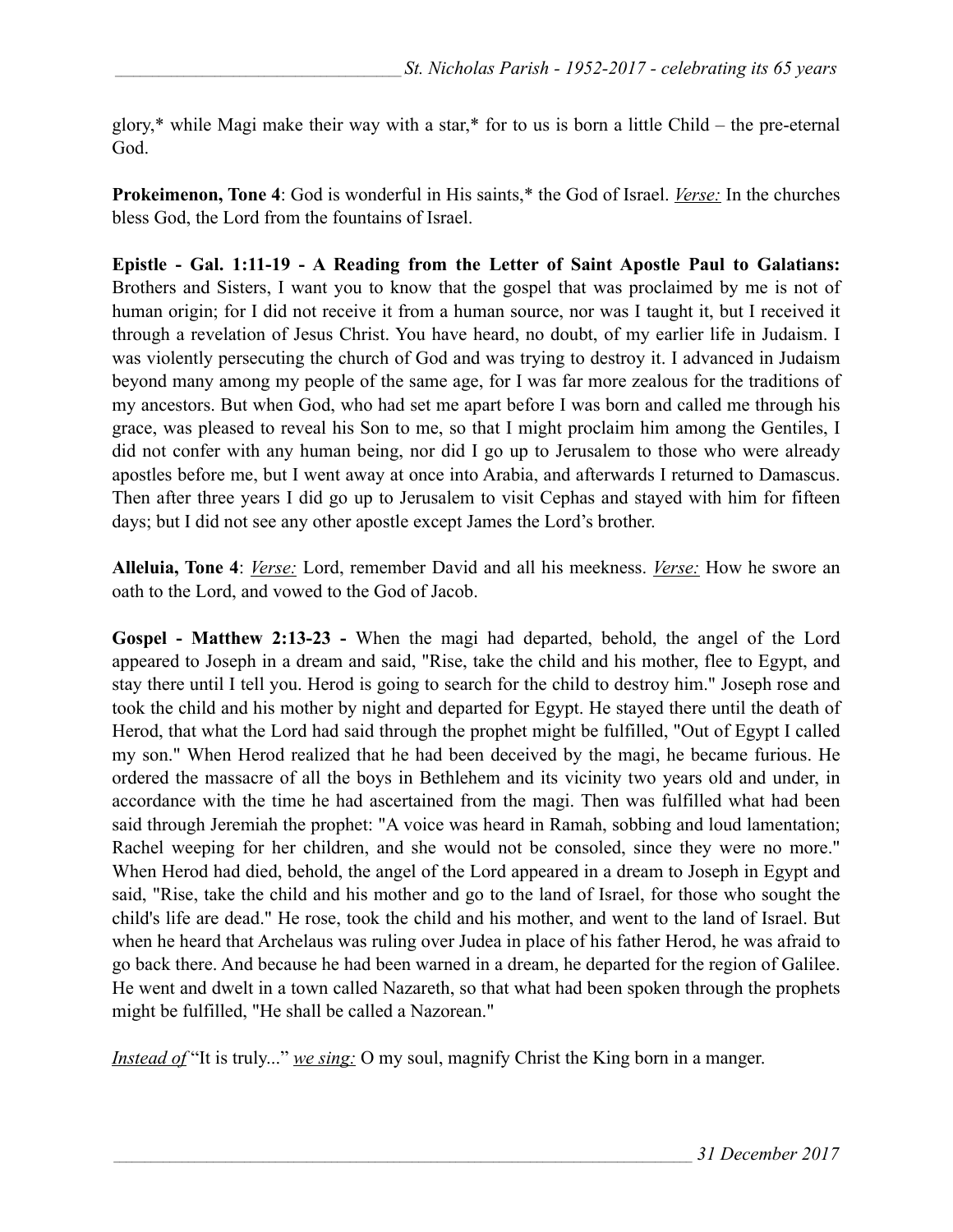**Irmos:** A strange and glorious mystery do I behold:\* the cave is heaven;\* the Virgin, the throne of the cherubim;\* the manger, a dwelling place\* in which is laid Christ, the God Whom nothing can contain.\* Singing His praises, we magnify Him.

**Communion Hymn:** Praise the Lord from the heavens;\* praise Him in the highest.\* Rejoice in the Lord, O you just;\* praise befits the righteous.\* Alleluia, alleluia,\* alleluia.

*Instead of* "Blessed is He who comes..." *we sing:* All creation is filled with rejoicing today, for Christ is born of a Virgin. *(1х)*

*Instead of* "We have seen the true light..." *we sing*: All creation is filled with rejoicing today, for Christ is born of a Virgin. *(1х)* 

*Instead of* "May our mouths..." *and* "Blessed be the Name..." *we sing:* All creation is filled with rejoicing today, for Christ is born of a Virgin. *(3x)*

 $\Leftrightarrow$ 

### **Перший Антифон**

*Стих:* Ісповімся тобі, Господи, всім серцем моїм, розповім про всі чуда твої. **Приспів:** Молитвами Богородиці, Спасе, спаси нас.

*Стих:* На раді праведних і соньмі – великі діла Господні, явлені в усіх волях його. **Приспів:** Молитвами Богородиці, Спасе, спаси нас.

*Стих:* Ісповідування і велич – діло його і правда його перебуває повік віку. **Приспів:** Молитвами Богородиці, Спасе, спаси нас.

#### **Слава: Нині: Єдинородний Сину:**

## **Третій Антифон**

*Співаємо звичайний третій антифон, але з приспівом:* Спаси нас, Сину Божий, що родився від Діви, співаємо тобі: Алилуя.

**Тропар, глас 5:** Рівнобезначальне з Отцем і Духом Слово,\* що від Діви народилося на спасіння наше,\* прославмо, вірні, і поклонімся,\* бо Воно благозволило тілом зійти на хрест\* і смерть перетерпіти, і воскресити померлих\* славним воскресінням Своїм.

**Тропар, глас 4:** Різдво твоє, Христе Боже наш,\* засвітило світові світло розуміння:\* в ньому бо ті, що звіздам служили, від звізди навчилися\* поклонятися тобі – Сонцю правди,\* і пізнавати тебе – Схід з висоти.\* Господи, слава тобі.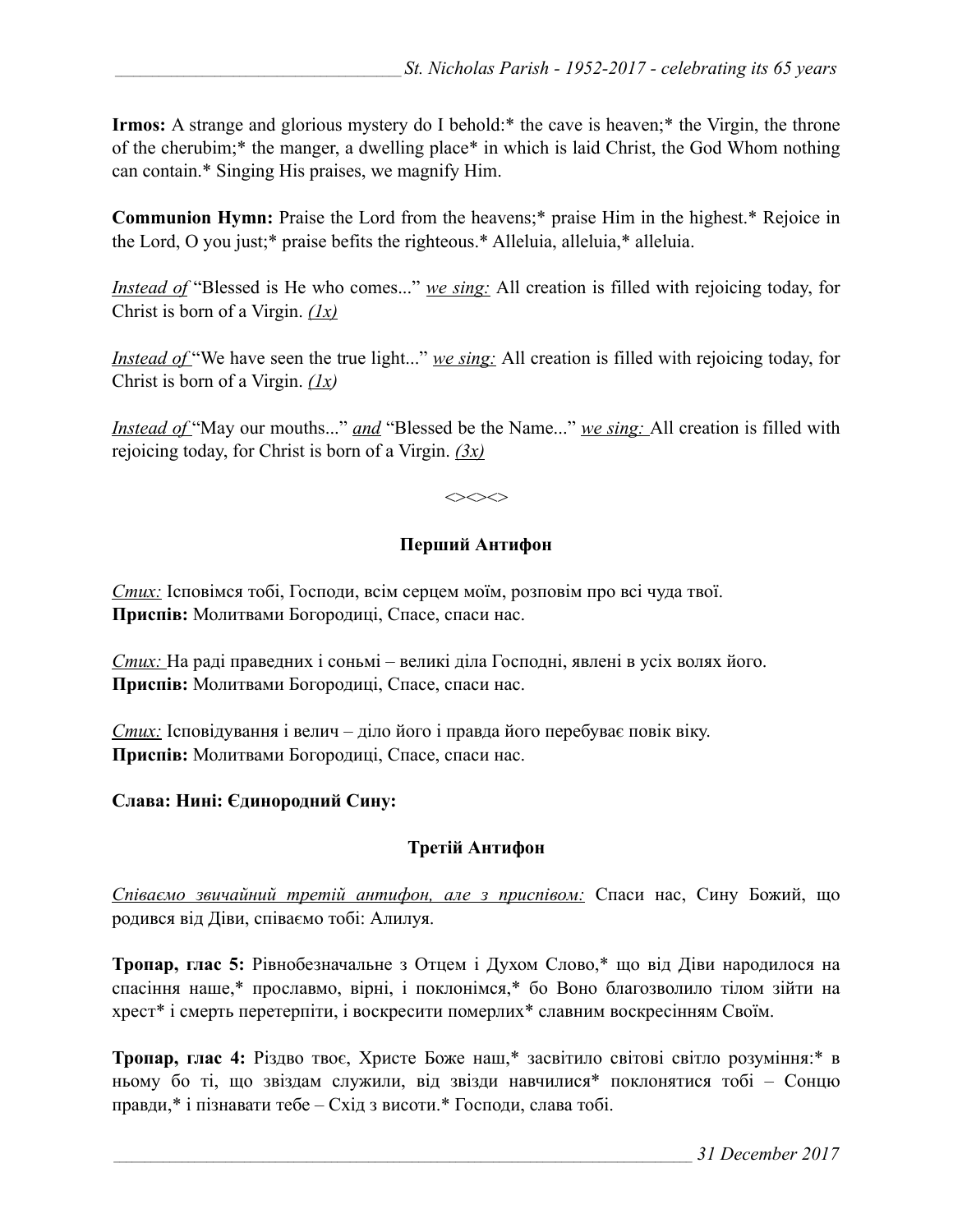**Тропар, глас 2:** Благовістуй, Йосифе, чудеса Давидові, богоотцю.\* Ти бачив Дiву, що родила;\* з пастирями славословив ти,\* з волхвами поклонився ти,\* від ангела вістку прийнявши.\* Моли Христа Бога спaсти душі наші.

**Слава: Кондак, глас 3:** Днесь радости сповняється божественний Давид,\* а Йосиф хвалу з Яковом приносить;\* вінець бо прийнявши через споріднення з Христом,\* радуються, і несказанно на землі родженого оспівують, і кличуть:\* Щедрий, спасай тих, що тебе почитають.

**Hині: Кондак, глас 3:** Владика вчора до нас у тілі приходив; – а раб днесь із тіла виходив;\* учора той, що царює, в тілі родився\* – днесь раба камінням побивають.\* Задля того і кінчається первомученик і божественний Стефан.

**Прокімен, глас 4:** Дивний Бог у святих своїх,\* Бог Ізраїлів. *Стих:* В церквах благословіть Бога, Господа, ви - з джерел ізраїлевих.

**Апостол - Гал. 1:11-19 - До Галатів Послання Святого Апостола Павла Читання:**  Браття і сестри, сповіщаю вас, що Євангеліє, яке я вам проповідував, не від людей; бо ж я його не прийняв, ні навчився від людини, а через об'явлення Ісуса Христа. Ви чули про мою поведінку колись у юдействі, про те, що я жорстоко переслідував Церкву Божу та руйнував її. Я визначався серед багатьох ровесників з мого роду, бувши запеклим прихильником передань моїх предків. Та коли Той, хто вибрав мене вже від утроби моєї матері і покликав Своєю благодаттю, зволив об'явити в мені Сина Свого, щоб я проповідував Його між поганами, я негайно, ні з ким не радившись, не пішов у Єрусалим до тих, що були апостолами передо мною, але пішов в Арабію і потім повернувся в Дамаск. Три роки після того пішов я в Єрусалим відвідати Петра. Іншого з апостолів я не бачив, крім Якова, брата Господнього.

**Алилуя, глас 4:** *Стих:* Пом'яни, Господи, Давида і всю кротость його. *Стих:* Бо клявся він Господеві, обіцявся Богові Якова.

**Євангеліє - Мт 2:13-23 -** Якже відійшли мудреці, ангел Господній з'явився вві сні Йосифові й каже: "Устань, візьми дитятко і його матір, і втікай в Єгипет, і перебудь там, поки я тобі не скажу, бо Ірод розшукуватиме дитя, щоб його вбити." Вставши Йосиф, узяв уночі дитятко та його матір і пішов у Єгипет, де перебув до смерти Ірода, щоб збулося сказане Господом через пророка: "З Єгипту я покликав мого сина." Тоді Ірод, побачивши, що мудреці з нього насміялись, розлютився вельми й послав повбивати у Вифлеємі й по всій його окрузі всіх дітей, що мали менше, ніж два роки, згідно з часом, що пильно вивідав був від мудреців. Тоді справдилось те, що сказав був пророк Єремія: "В Рамі чути голос, плач і тяжке ридання: то Рахиль плаче за дітьми своїми й не хоче, щоб її втішити, бо їх немає." Якже вмер Ірод, ангел Господній з'явився вві сні Йосифові в Єгипті і каже: "Встань, візьми дитятко та його матір і повернись в Ізраїльську землю, бо вмерли ті, що чигали на життя дитятка." Устав він, узяв дитятко та його матір і прийшов в Ізраїльську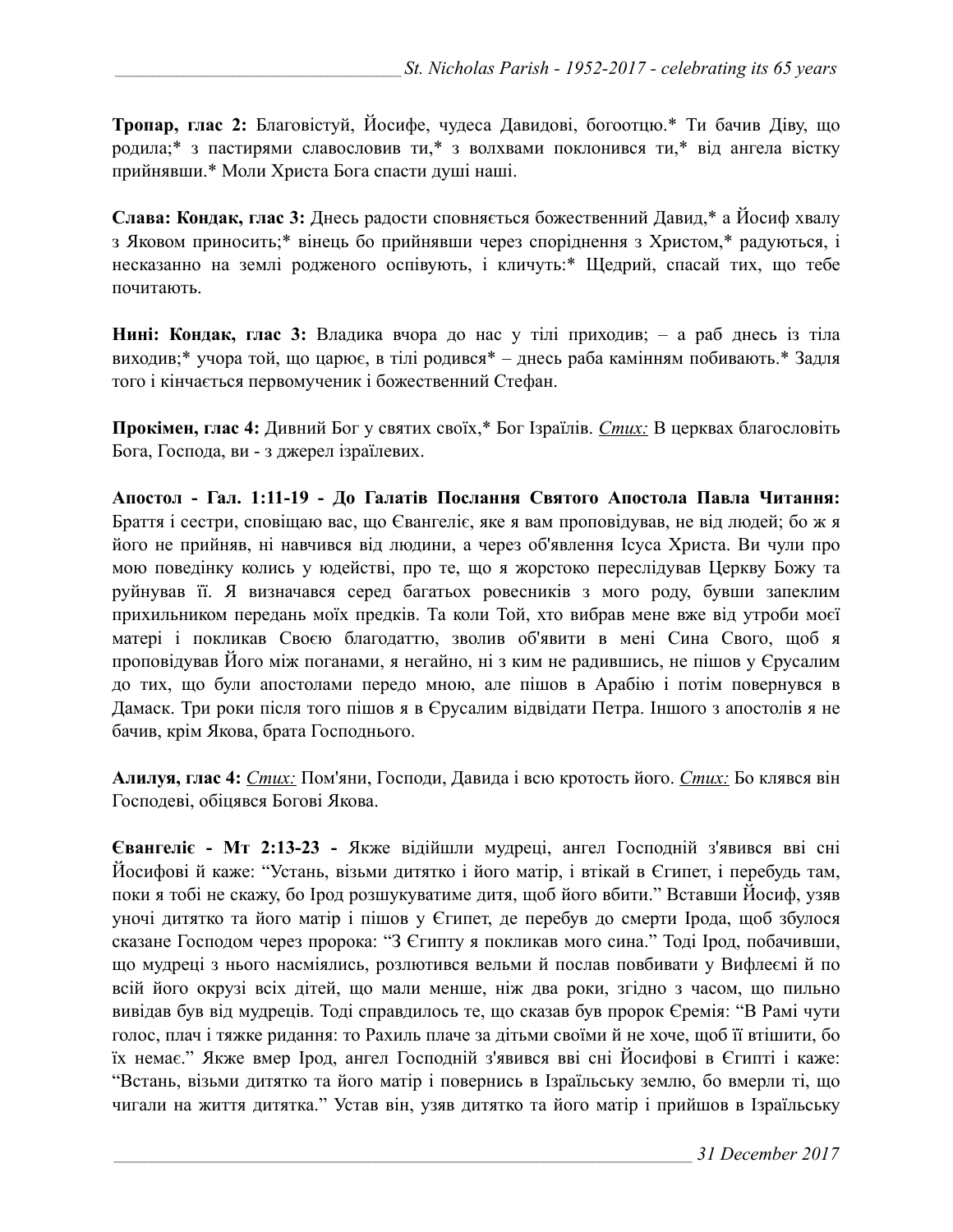землю, але, почувши, що в Юдеї царює Архелай замість Ірода, батька свого, побоявся іти туди. Попереджений же вві сні, він пішов у галилейські сторони і, прибувши туди, оселився в місті, що зветься Назарет, щоб збулося сказане пророками, що Назорей назветься.

*Замість* "Достойно..." *ми співаємо:* Величай, душе моя, у вертепі народженого Царя – Христа.

**Ірмос, глас 1:** Таїнство чудне бачу і преславне: небо – вертеп, престол херувимський – Діву, ясла – вмістилище, в яких возліг невмістимий Христос Бог. Його оспівуючи величаємо.

**Причасний:** Хваліте Господа з небес,\* хваліте Його на висотах. Радуйтеся, праведні, у Господі,\* правим належить похвала. Алилуя, алилуя, алилуя.

*Замість* "Благословенний, хто йде..." *ми співаємо:* Всесвіт днесь радістю сповняється, Христос родився від Діви. *(1х)*

*Замість* "Ми бачили світло істинне..." *ми співаємо:* Всесвіт днесь радістю сповняється, Христос родився від Діви. *(1х)*

*Замість* "Нехай сповняться уста..." *і* "Нехай буде ім'я..." *ми співаємо:* Всесвіт днесь радістю сповняється, Христос родився від Діви. *(3х)*

# ANNOUNCEMENTS

- ✦**HAPPY BIRTHDAY** to AMELIA VYSHNEVSKA, SYLVIA KELLY and all those who celebrated their birthdays this past week. May the Lord Our God continue to bless you abundantly and the Holy Mother of God protects you at all times. Многая Літа!
- ✦**MALANKA @ UKRAINIAN CULTURAL CENTRE:** Ukrainian New Year Celebrations. Banquet and Performance by Veselka Dancers & Luna Singers. Live Music by the Victoria Accordion Club. 3277 Douglas Street. Saturday, January 13, 2018. 5:30PM. Info & Tickets 250.475.2585. Tickets: Members \$55.00 per person. Non-Members \$65.00 per person.
- ✦**JORDAN HOME BLESSING:** If you would like Fr. Yuriy to visit your family & bless your home with Jordan water please fill out the Jordan Home Blessing sign-up sheet or contact him @ [stnicks@telus.net](mailto:stnicks@telus.net) or @ 250.384.2292
- ✦**NEW 2018 PARISH CALENDARS:** please pick up your new 2018 calendar at the church entrance.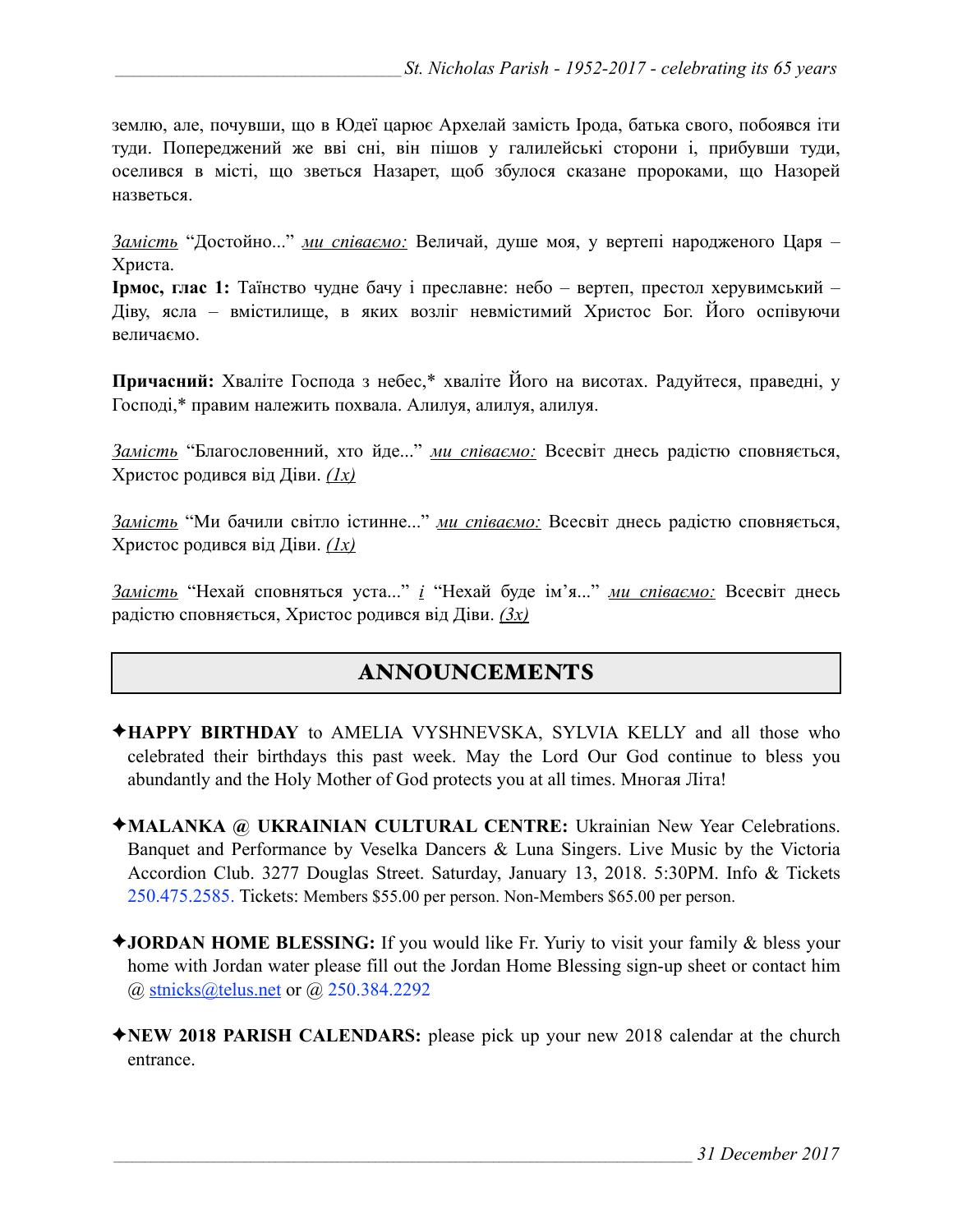- ✦**UKRAINIAN CATHOLIC CHURCH INTERACTIVE MAP:** as Christmas season is approaching some of you will be travelling and visiting your friends and families not only in Canada. So we want to ensure that you can find a Ukrainian Catholic parish in different parts of the world. Please check out this interactive map of our parishes throughout the world where you can find parish near you: [http://map.ugcc.ua](http://map.ugcc.ua/)
- ✦**PRAYER REQUEST:** Please keep in your prayers NADIYA KRAWCHENKO, ARTHUR BOBAY, who are recovering after their surgeries, CORNELL BABIE and other members of our parish, our family and friends who are ailing, in hospitals, nursing homes and those who are not able to join actively in their community.
- ✦**ST. NICHOLAS BOOK STORE:** The Divine Liturgy An Anthology of Worship **\$25**; "Christ Our Pascha" Catechism of the Ukrainian Catholic Church/"Христос Наша Пасха" Катехизм Української Католицької Церкви - **\$25**; "Sing to Our God" hymn book - **\$15**; Молитовник "Прийдіте Поклонімся" - **\$10**.
- ✦**CHURCH HALL RENOVATIONS:** Dear parishioners, this past summer the parish council approved making some renovations in our church hall by updating some furnishings that were at least 20 years old and showing signs of wear and aging: \*replaced the hot water tank, \*replaced the toilets to minimize the use of water, \*installed wood laminate floor in the entire hall, \*installed tile laminate floor in the kitchen and both washrooms, \*installed carpet down the front stairs of the hall and outside the washrooms. We were able to keep the labour cost down as several members of our parish helped to remove the flooring and the stage. The total of the entire project is \$21,594.37 (\$17,550.82 - flooring; \$4,043.55 - plumbing). We are asking for your financial support to help offset the costs of the renovations. Please consider donating generously. We thank you and pray for you!
- ✦**CHRISTMAS CANDLE EPARCHIAL APPEAL:** Since 2012 our Eparchy has been collecting funds to help underprivileged and orphaned children in Ukraine through our Christmas Candle appeal. Our fundraising program is part of a larger global appeal sponsored by Caritas Ukraine. We have had great momentum over the last few years raising over \$20,000 with support from our BC Parishes as well as Parishes in other Provinces and parts of the United States. **The appeal is once again taking place for the month of December and we encourage everyone to remember these children during our Christmas season with a voluntary donation.** Please place your donation in an envelope marked Christmas Candle, with your name and address and include it with the Sunday collection at any Ukrainian Catholic Church in BC. All donations over \$20 are eligible to receive a tax receipt if requested and cheques can be made out to your Parish with Christmas Candle Project in the Memo. We thank you for your past support and generosity and ask that you again consider supporting this ongoing appeal as part of your Christmas tradition.Caritas is an organization that is supported and approved by His Beatitude Sviatoslav Shevchuk and His Excellency Bishop Ken Nowakowski. 100% of the proceeds go to Caritas Ukraine. For more information, please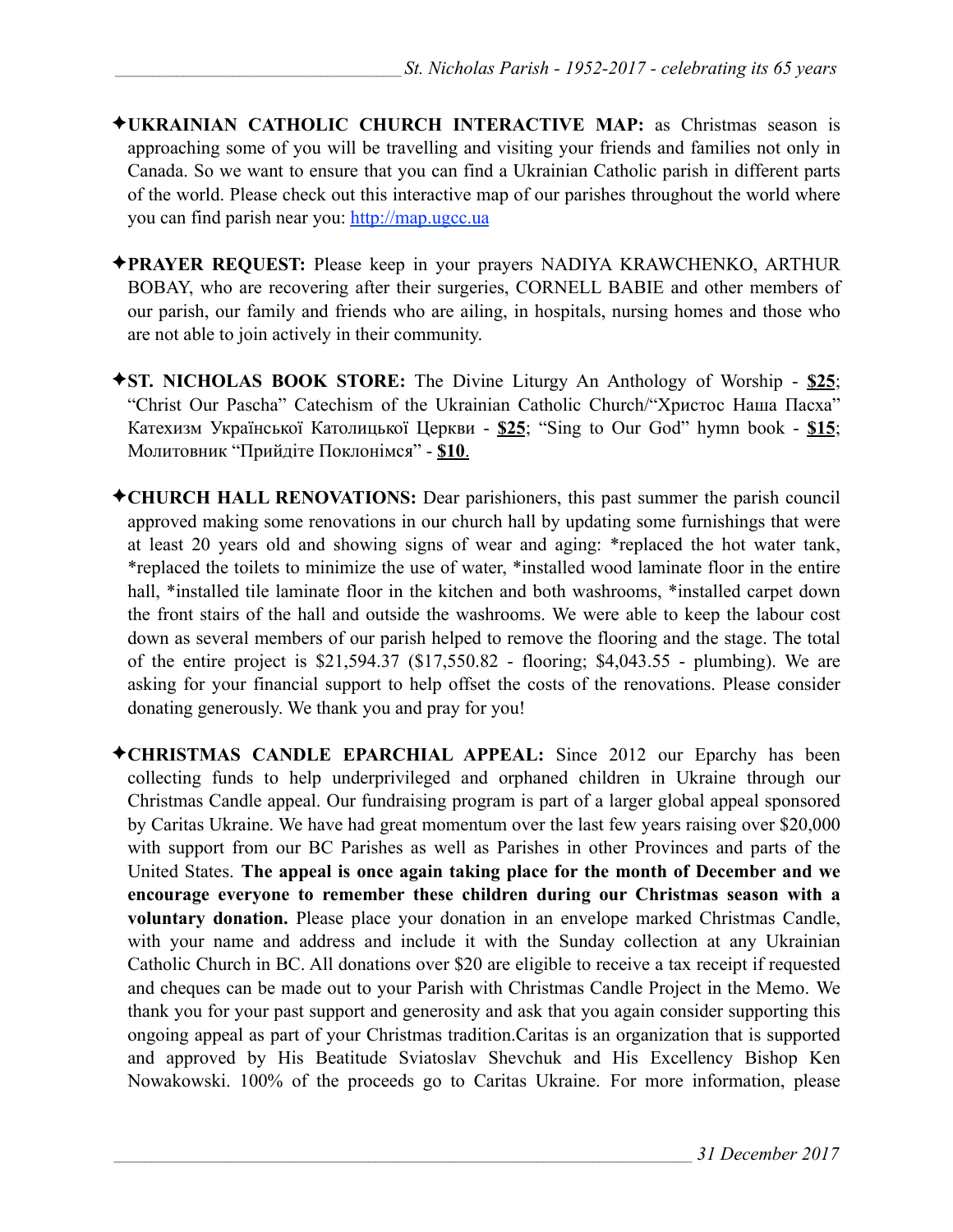contact the coordinators Dana Koren Lupynis or Natalia Lupynis at [nweparchy.christmascandle@gmail.com](mailto:nweparchy.christmascandle@gmail.com)

- ✦**TRAVELING ICON:** Anyone interested in gracing their home with Christ The Teacher Icon can call Darlene DeMerchant at 250.727.3837.
- ✦**PARISH CALENDAR OF BIRTHDAYS & ANNIVERSARIES:** If you would like to be included in our Parish Calendar of Birthday and Anniversary celebrations, please put date in our calendar located at the church vestibule. Each week, we will list the names in our parish bulletin so we can celebrate these happy occasions together!
- ✦**JOIN OUR CHOIR:** Do you enjoy singing? Please consider joining our St Nicholas Parish Choir and remember that we ALWAYS looking for new members! Contact Motria Koropecky for details at 250.658.3051.
- ✦**CATECHISM ANNOUNCEMENT:** "*And they were bringing to Him also the infants, in order that He may be touching them; but after the disciples saw it, they rebuked them. But Jesus called them to Himself and said, Let alone the little children to come to Me, and cease hindering them; for of such is the kingdom of God*." We are happy to welcome all children to our St. Nicholas The Wonderworker catechism program. Weekly classes are scheduled Sunday morning during Divine Liturgy. We want your children to learn more about their Catholic faith, sacred scripture, feast days, and religious practices and customs of the Ukrainian Catholic church. If you have any questions, please do not hesitate to contact Marian Chalifoux at 250.507.1005.
- ✦**THRIFTY'S PRE-PAID FOOD CARDS** We all have to buy groceries. Why not have 6% of it returned back to the church at no extra charge! Cards are available in \$100, \$200, and \$500 denominations. Talk to Alec after today's liturgy to pre- order your cards. We need to sell A LOT of them! We encourage you to consider purchasing them for yourselves as gifts too.
- ✦**BE A STEWARD:** Have you ever wondered what more can you do to help our parish? Here are some suggestions: **Steward** of property security; **Steward** of grounds cleaning; **Steward** of cleaning church; **Steward** of church linen; **Steward** of outreach; **Steward** of caring; **Steward** of prayer; **Steward** of service. Quite often, our homebound or senior members, once active in their younger years, want to find purpose in their senior years. It's not only about doing but about "BEING" present to others. Contact Fr. Yuriy **OR** Darlene DeMerchant for more information. You will be amazed how "BEING" can make a difference.
- ✦**PARISH LIBRARY:** please visit our parish library and browse through the books on spirituality, church history, iconography, history of the Ukrainians in Canada, children's books and more… The library is located in the church vestibule. Please use a library book sign out form when borrowing a book.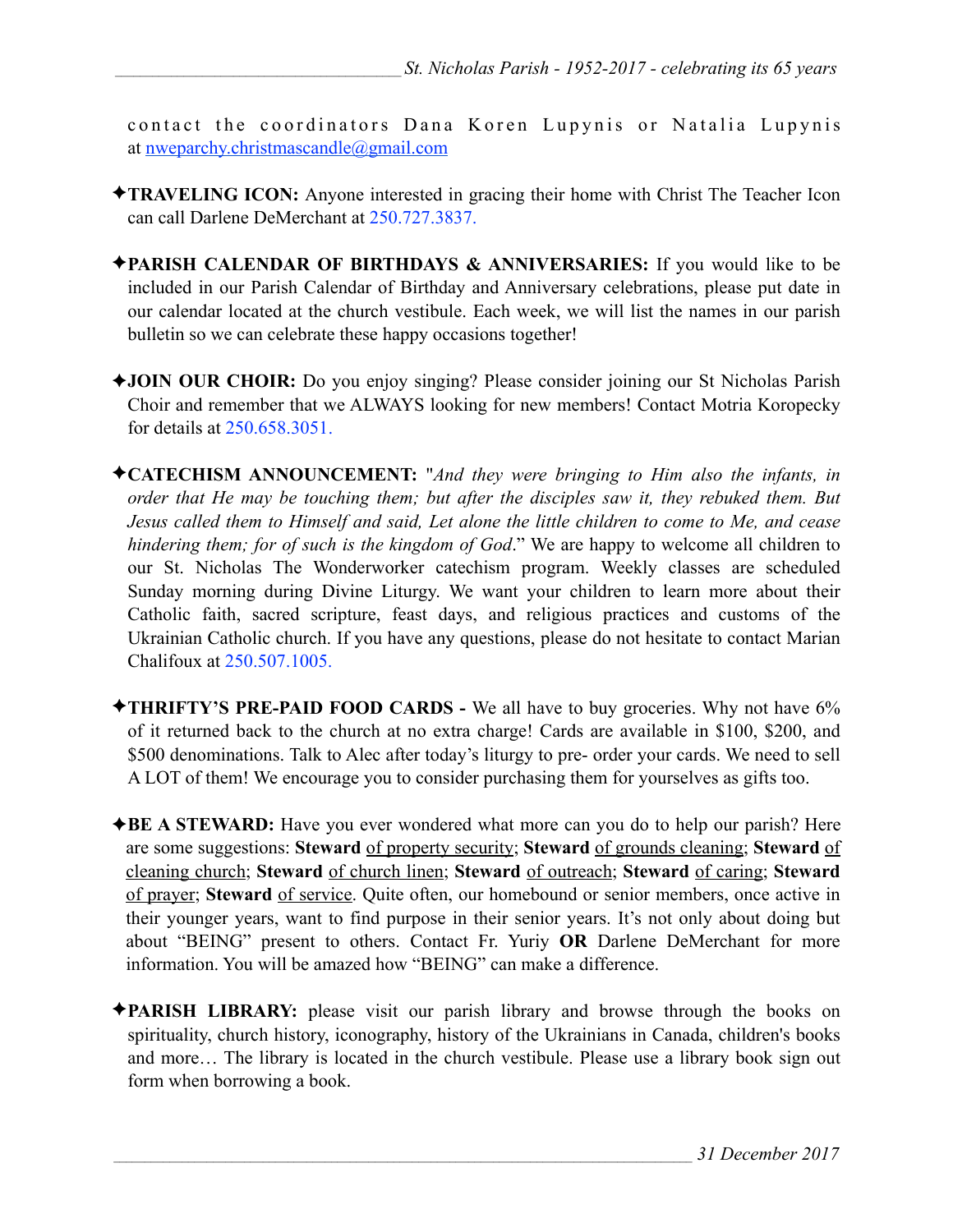- ✦**SUNDAY COFFEE VOLUNTEERS** act as hosts and serve light refreshments following the Sunday morning Divine Liturgy, providing an opportunity for the faithful to socialize with friends and visitors following their shared worship experience. We thank all of our parishioners who kind volunteer to serve refreshments. Whether you are new to the Parish, or are a longtime members, please join us for coffee.
- ✦**WE SHARE THE AIR:** Please keep it healthy and fragrant free. Someone in this area is scent-sitive. The chemicals used in scented products can make some people sick, especially those with fragrance sensitivities, asthma, allergies and other respiratory ailments. PLEASE DO NOT \*wear perfume, cologne, lotion, aftershave and other fragrances; \*USE unscented personal care products. Be Sensitive to Others. Thank you for your understanding. *St. Nicholas parish.*
- ✦**DECEMBER 24/25, SUNDAY DONATIONS:** Sun, Dec 24, 2017; Coffee: \$46.30; Vigil lights: \$16.35; Loose collection: \$81.00; Envelope collection: \$1650.00; Pre-authorized donations Dec 17-24: \$120.00; Mon, Dec 25, 3017; Vigil lights: \$30.30; Loose collection: \$45.00; Envelope collection: \$410.00



*#556* Sin, and together with it, death, which entered into history through humanity's Fall, indicates the transitory, and therefore incomplete, nature of the seven-day cycle. As people grew in their awareness of the lack of plenitude of historical time, this lead to a spiritual quest for a new Lord's Day, an extraordinary, exceptional eighth day, in which the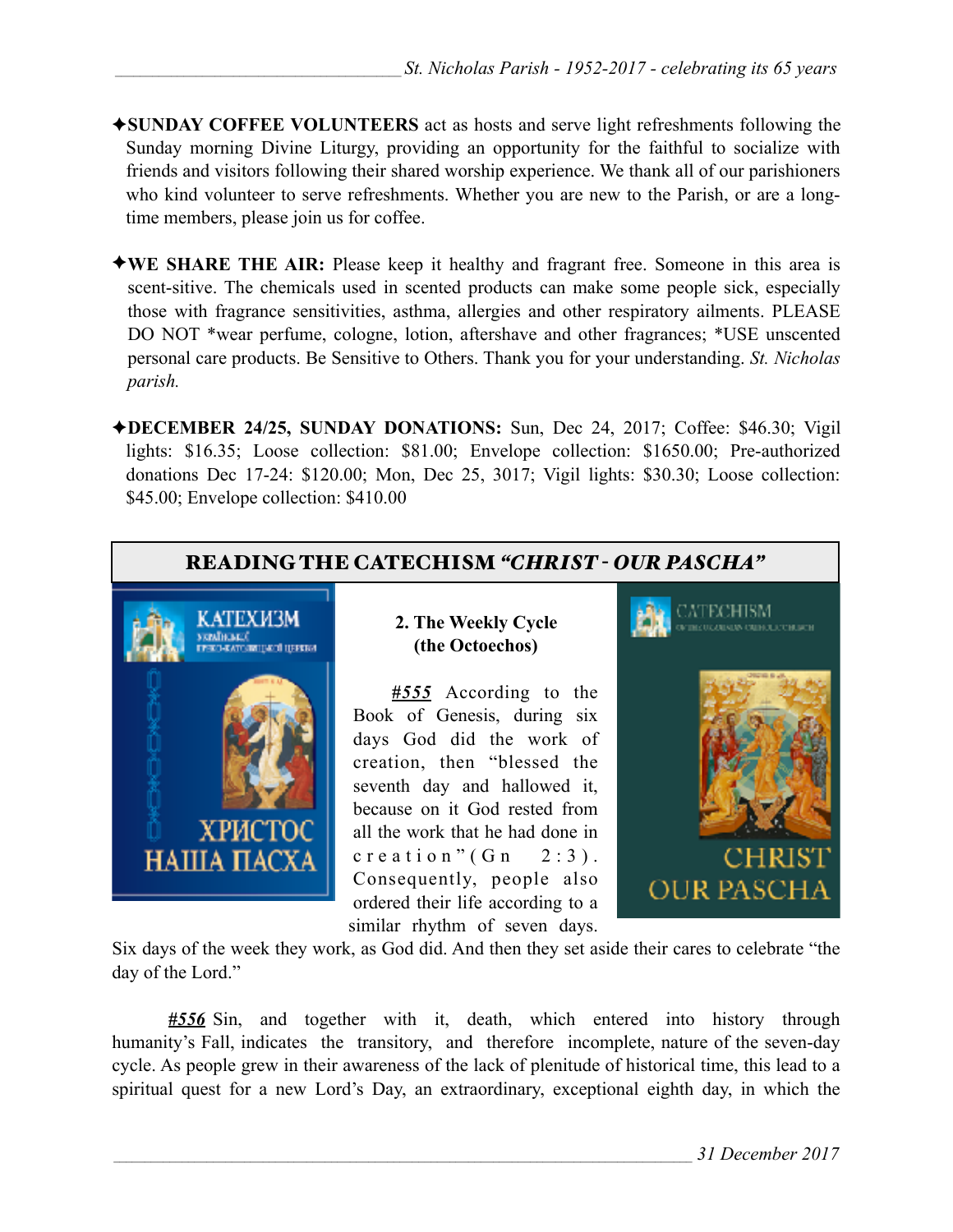plenitude of time would be renewed. This quest is evident already in the time of the Old Testament prophets.

*#557* This Day of the Lord became the Death and Resurrection of Christ. Bringing to fulfilment the Old Covenant, Christ accepted death on the Cross on the sixth day of the week (Friday). On the seventh day, the Sabbath, he rested in the tomb "from all the work he had done" (Gn 2:2). The Church sings of this on Great and Holy Saturday: "What is this repose today? It is the Eternal King, who through sufferings accomplished salvation, keeping the Sabbath in the grave and offering us a new Sabbath." After the Sabbath repose, on the "first day of the week" (see Mk 16:1-2), that is, on Sunday, the Lord shone forth from the tomb. For Christians, this first day became the true Day of the Lord - exceptional and salvific. "Accordingly, the eighth day, which is the first day of the week, represents to us that original life [given before the Fall], not taken away but made eternal." The Church celebrates the Day of the Lord's Resurrection by the liturgical "breaking of bread," that is, with the Eucharist, offering the faithful Communion unto life eternal.

*#558* From early on, the Church honoured Saturday as the holy seventh day of rest, on which we commune with God in a holy manner. Sunday, then, became the eighth day, the day of celebrating Christ's Resurrection. Consequently, to the present day, Saturday and Sunday in the Churches of the Byzantine tradition are always Eucharistic days, even during Great Lent. "Truly, how can you look Sunday in the face, if you do not honour Saturday? Are you aware that these two are sisters, and that if you wrong one, you dishonour the other?"

#### *a. Sunday*

*#559* The event of the Death and Resurrection of Christ was and remains the foundational theme of the Christian Good News. Christians not only proclaim it; they actually re-present and relive it in the Eucharist. On the one hand, the day of Christ's Resurrection was, of course, a specific day in the history of humankind. However, in its exceptionality it rises above history. This is because human history is a record of the finiteness of creation, whereas Christ's Resurrection overcame the transitory nature of history. Therefore, the event of the Resurrection endures, it happens, in the variable and transitory episodes of history. The Church liturgically emphasizes the historical character of the Resurrection by the yearly celebration of Pascha (Easter), whereas the divine permanence of this event in history is manifest in each Sunday's Eucharist. Every Sunday is a commemoration of Pascha, when at the Divine Liturgy the Risen Christ manifests his presence. Sunday is an icon of the glorious second coming. In this way the Resurrection, as the Feast of Feasts, enters a person's entire life; it sanctifies it and transfigures all of it into a feast. Sunday - the Eighth Day - is praised in song through the eight tones (or modes), which successively follow one another each week throughout the year. This weekly cycle in Christianity is Paschal in its foundation, because it is from Pascha that we begin the countdown of the New Creation and its history. This New Creation and its history occurs in everyday events and relationships - within the old creation, which is mortal creation.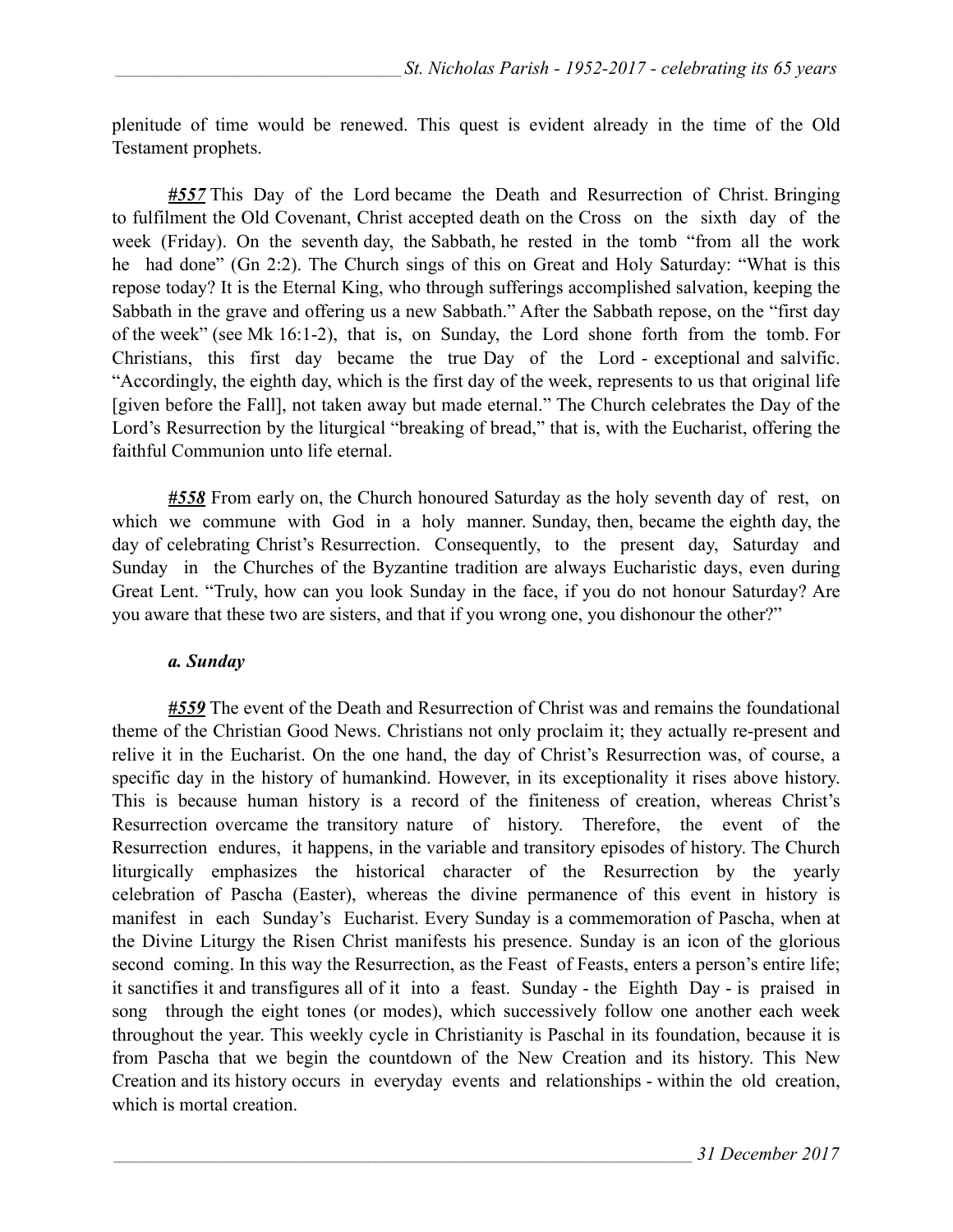#### **b. The Other Days of the Week**

*#560* Just as Christian tradition views the daily cycle as an icon of the history of salvation, so also the week is viewed as such an icon. The week has its beginning in the creation of the world and its culmination in the glorious second coming of Christ. Sunday, which is the Eighth Day, the first and unique day of the New Creation, becomes the first day of the week. Sunday as the Eighth Day is a prophetic sign and beginning of the coming "resurrection of the dead and the life of the world to come" (Niceno-Constantinopolitan Creed). In the remaining six days of the week, from Monday to Saturday, the Church celebrates the fulfilment of God's plan of salvation - from the creation of the world to the achievement of its fullness and completion.

*#561* Monday is dedicated to the "second day of creation," when God separated the waters within creation and made the firmament - "And God called the firmament heaven" (Gn 1:8) - the dwellers of which are the angels. As the angels personify the invisible creation, so humans personify the visible. In fact, humans are the crown of visible creation. Among the human race, however, according to the testimony of Christ, there was none greater than John the Baptist. To him is dedicated Tuesday. The Church dedicates Wednesday to the life-giving Cross of the Lord, remembering how through the "craving for pleasure" the human race was expelled from paradise and the "tree of disobedience" brought death into the world; Christ's "tree of the Cross," on the other hand, renewed life and granted incorruption. For the salvation of the world, the Father sends into the world his Son, "born of a woman" (Gal 4:4). This is why Wednesday is also dedicated to the most holy Mother of God. The incarnate Son of God establishes his Church on the apostles, whom he sends into the world: "As the Father has sent me, so I send you" (Jn 20:21). The pastoral solicitude of the Church for the people is personified by Saint Nicholas the Wonderworker, archbishop of Myra in Lycia. This is why Thursday is dedicated to the apostles and Saint Nicholas.

*#562* Fulfilling the will of the Father, Jesus Christ - the Lamb of God who takes upon himself the sin of the world (see Jn 1:29) - willingly accepts death on the Cross, and through the Cross conquers death. This is why Friday is the memorial of Christ's saving crucifixion. The liturgical meaning of Saturday is expressed in the kontakion "O Lord, Maker of nature, the world offers you the godly martyrs as the first-fruits of nature." In the services of Saturday, the Church embraces the entirety of the history of salvation, rendering praise to all the saints: "Apostles, prophets, martyrs, bishops, venerable and righteous ones, [you] finished the fight well and kept the faith." On Saturday the Church also prays for the deceased. It does so in the faith and hope that they will find rest with the saints: "To the souls of your servants, O Christ, grant rest among the saints, where there is no pain, no sorrow, no mourning, but only life without end."